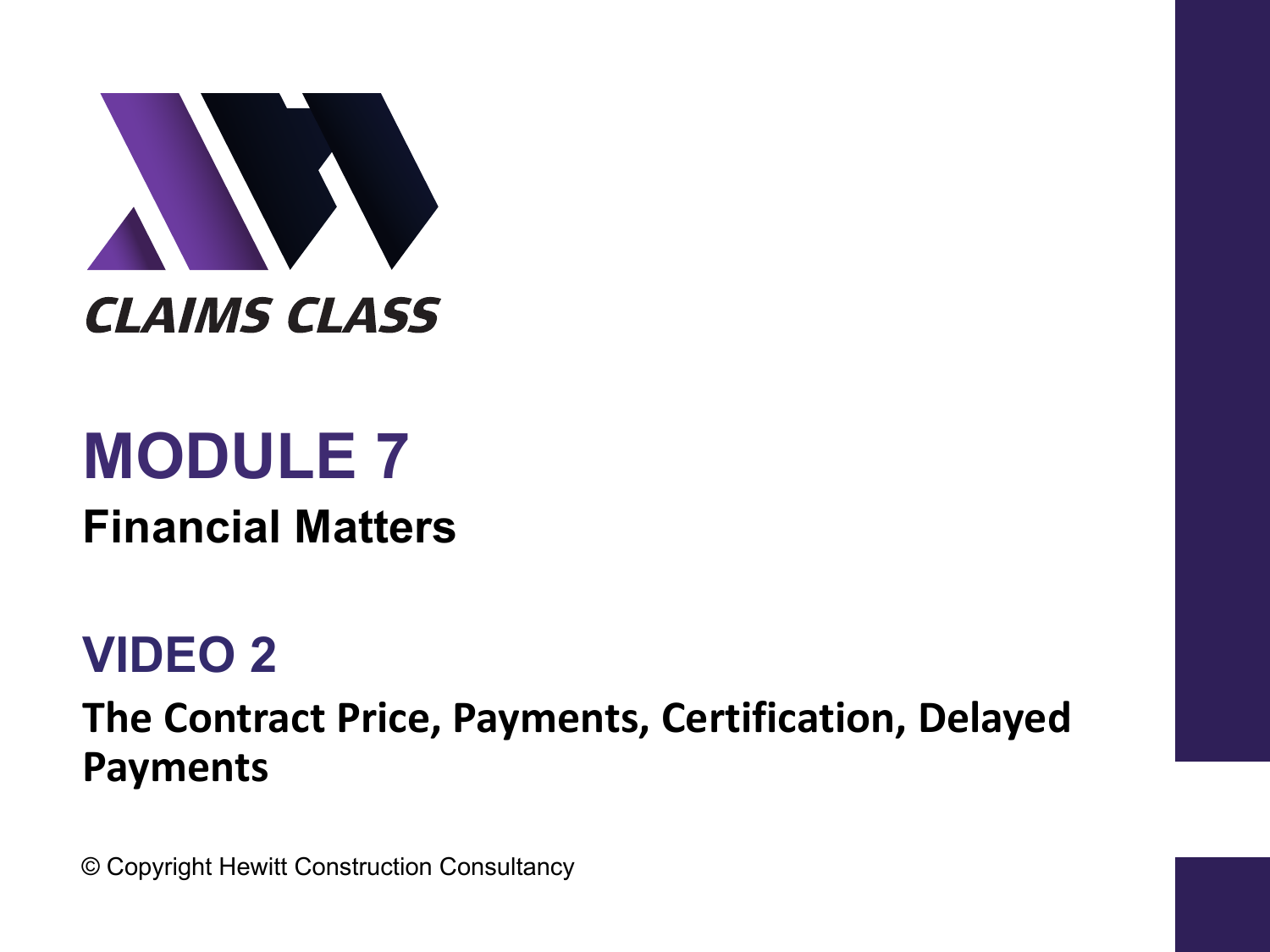# **Clause 14 – Contract Price and Payment 14.1 The Contract Price (Red Book)**

- The Contract Price shall be agreed or determined by measurement and evaluation at the Contract rates and prices
- The Contract Price shall be subject to adjustments in accordance with the Contract
- The Contractor shall pay all taxes, duties and fees
- Any quantities which may be set out in the Bill of Quantities or other Schedule are estimated quantities
- The Contractor shall submit a breakdown of each lump sum price, within 28 days after commencement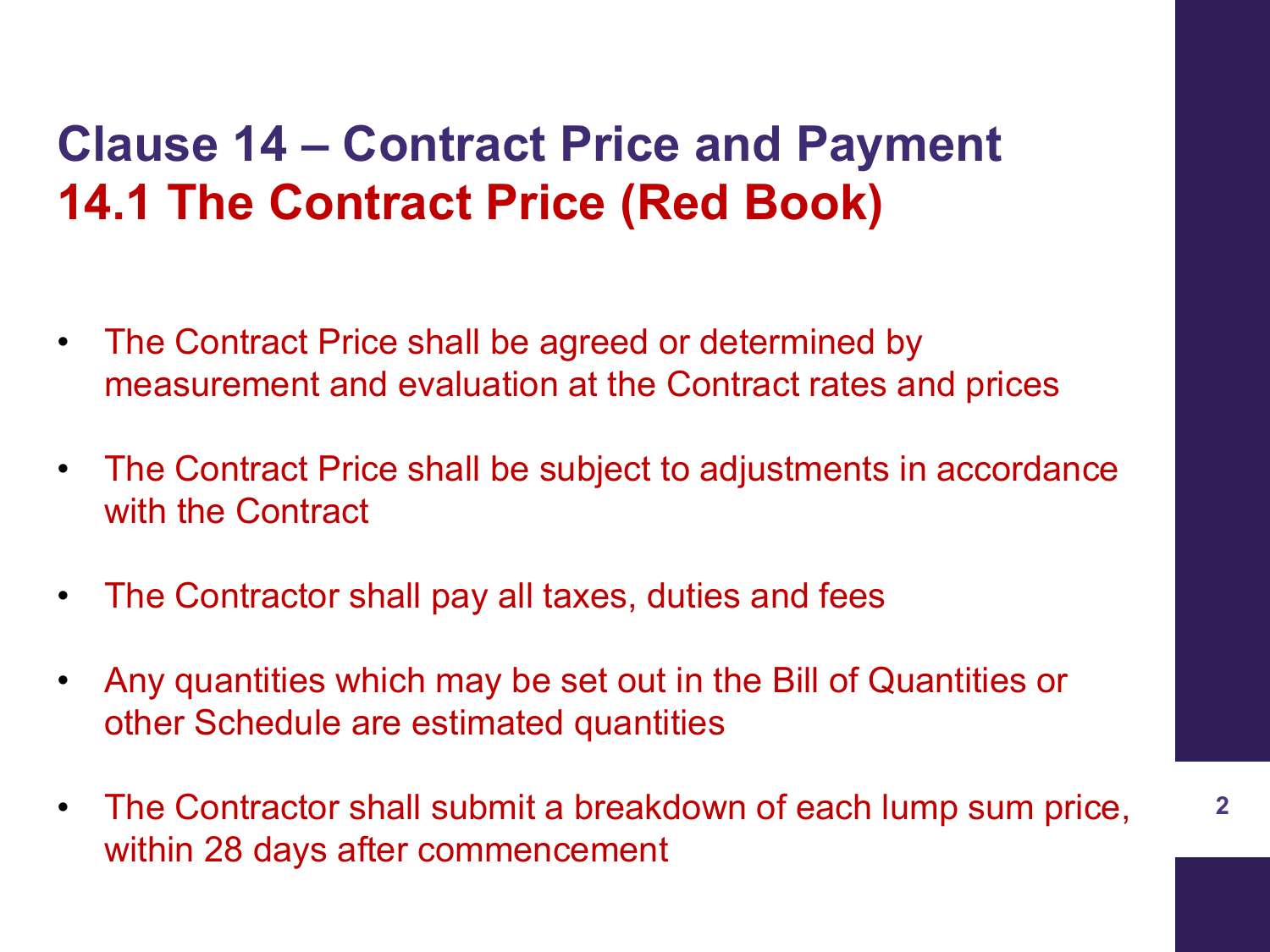# **Clause 14 – Contract Price and Payment 14.1 The Contract Price (Yellow Book)**

- The Contract Price shall be the lump sum Accepted Contract Amount
- The Contract Price shall be subject to adjustments in accordance with the Contract
- The Contractor shall pay all taxes, duties and fees
- Any quantities which may be set out in a Schedule are estimated quantities
- Quantities or prices set out in any Schedule may only be used for the purposes stated in the Schedule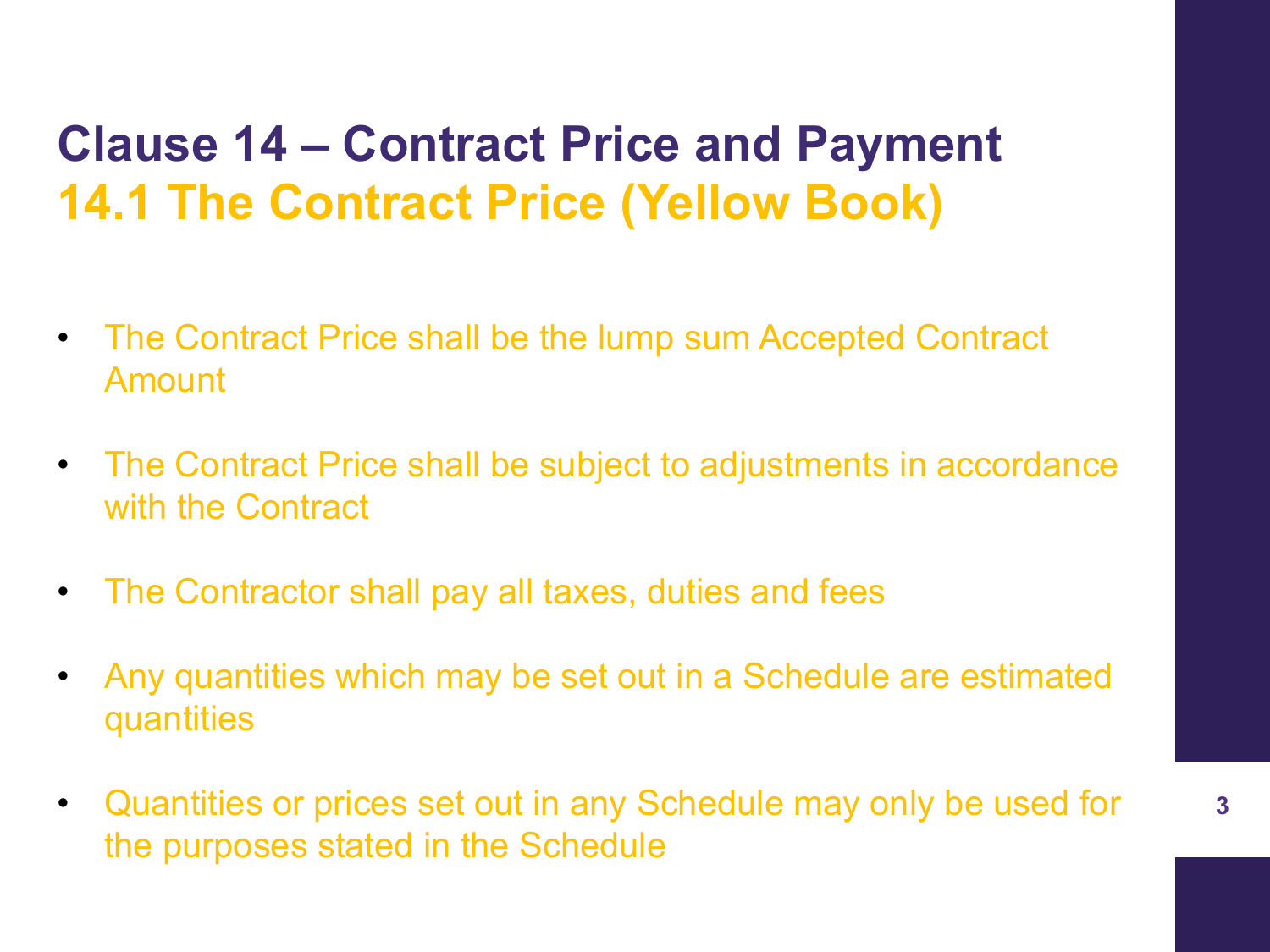# **Clause 14 – Contract Price and Payment Calculation of the Contract Price**

#### **Red Book:**

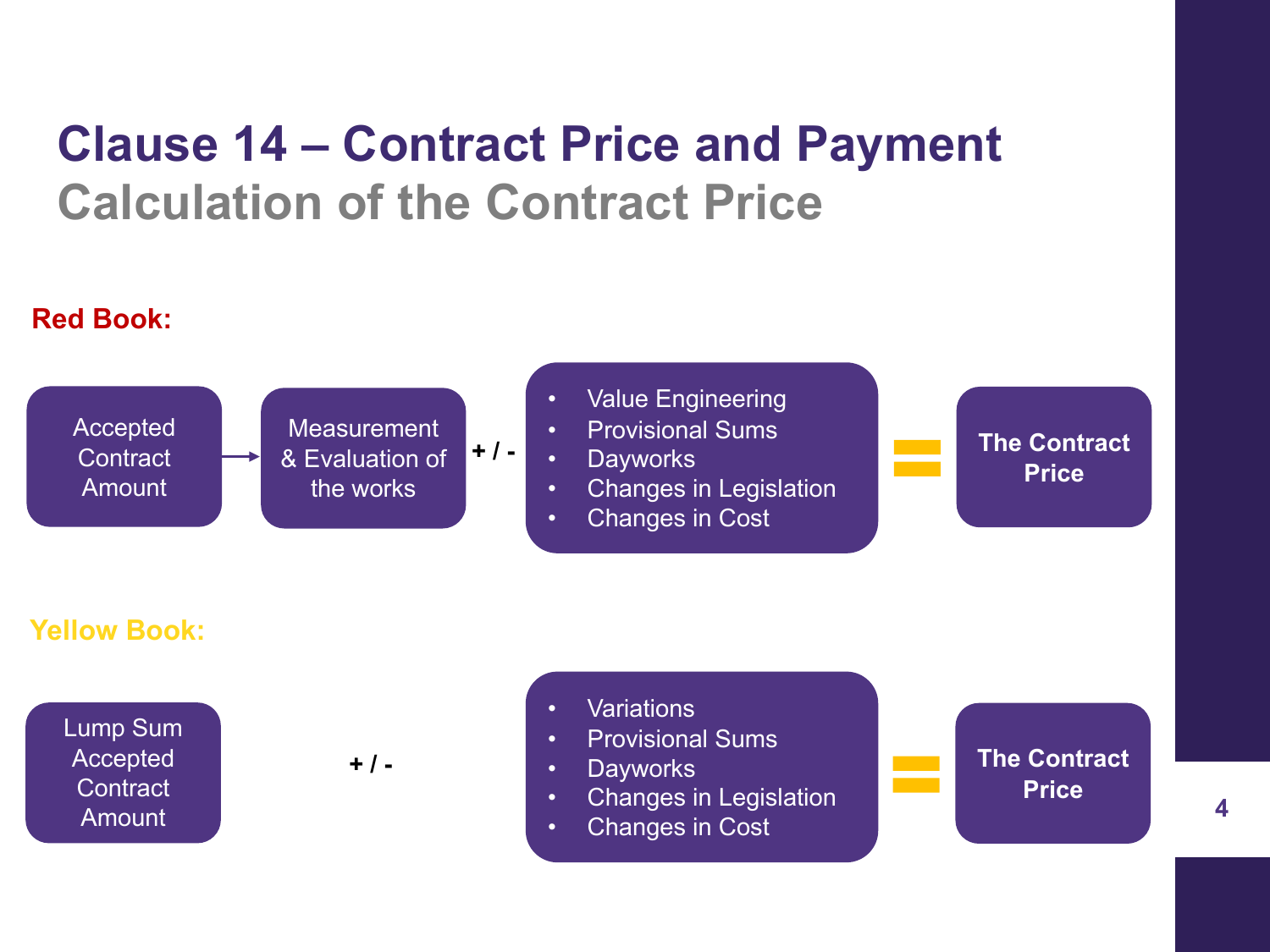# **Clause 14 – Contract Price and Payment 14.2 Advance Payment**

- The Employer shall make an advance payment as detailed in the Appendix to Tender
- Payment may be withheld until the Contractor submits an advance payment guarantee
- The Engineer shall issue an Interim Payment Certificate for the first instalment after:
	- Receiving a Statement
	- The Employer receives the Performance Security
	- The Employer receives the advance payment guarantee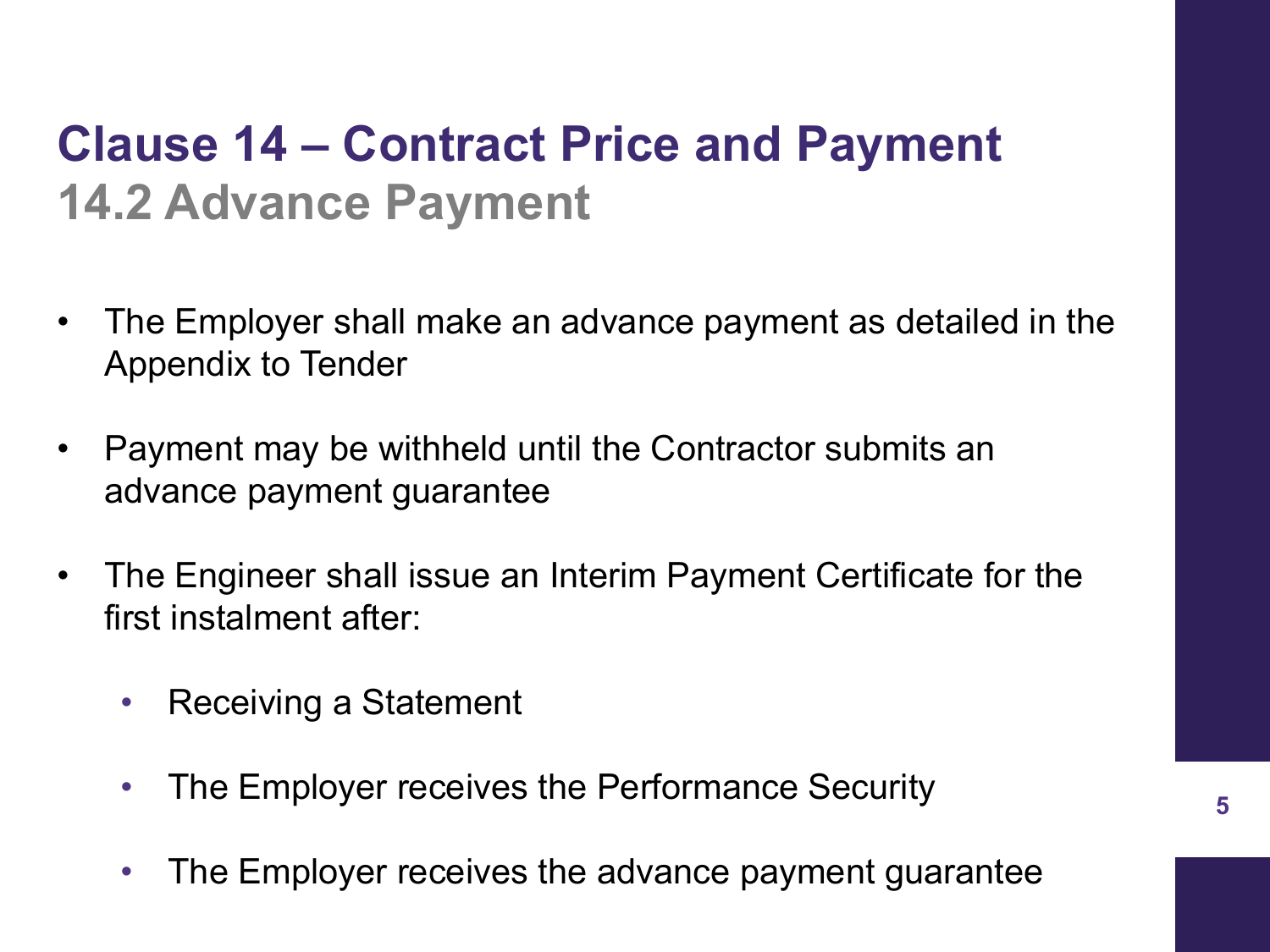# **Clause 14 – Contract Price and Payment 14.2 Advance Payment**

- The advance payment guarantee may be reduced to take the recovery of the advance into account
- The advance payment guarantee must be kept valid until the advance is fully repaid
- The advance payment shall be repaid through percentage deductions made from interim payments and shown in the in Payment Certificates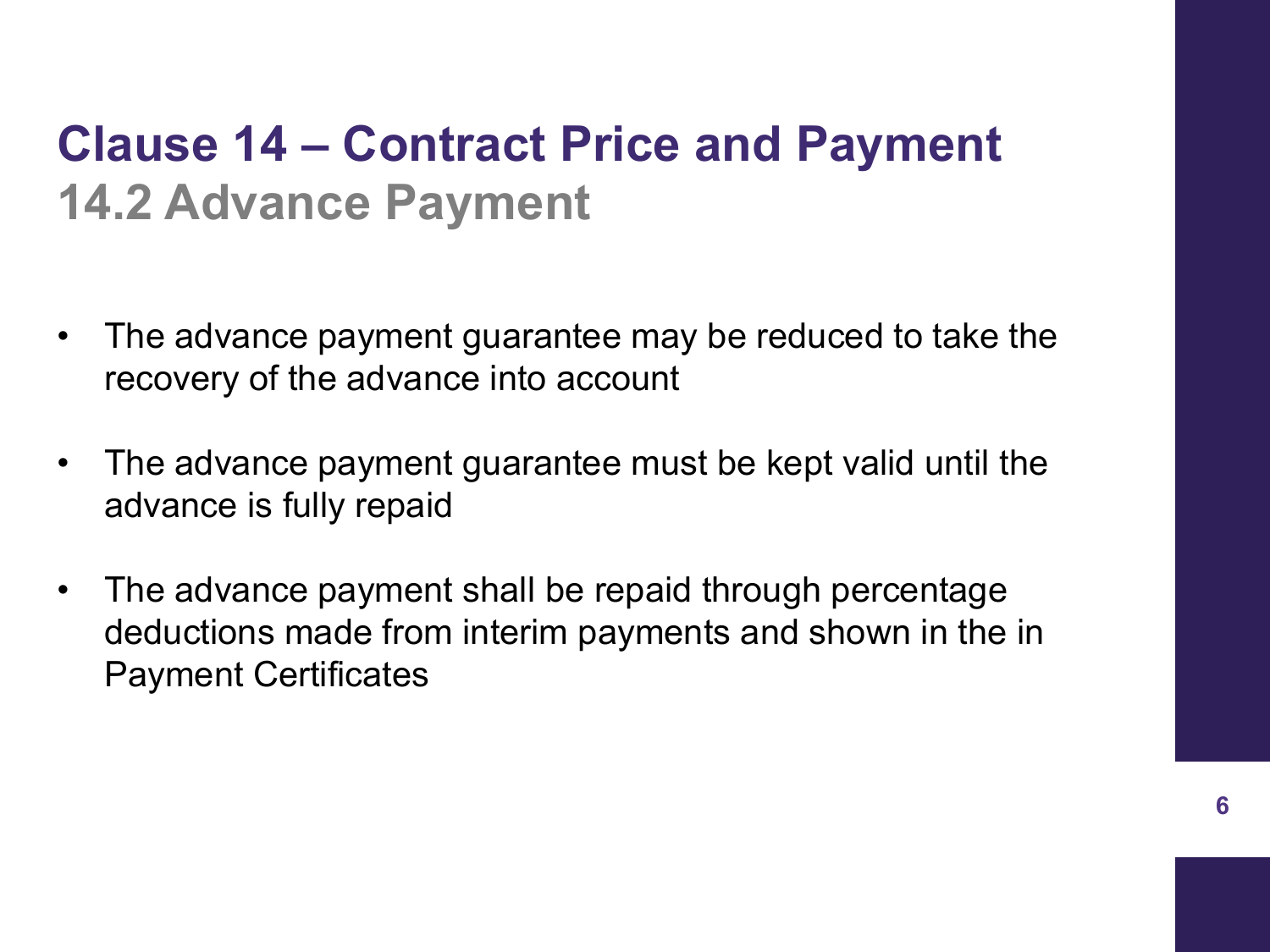### **Clause 14 – Contract Price and Payment 14.3 Application for Interim Payment Certificates**

- The Contractor shall submit a Statement after the end of each month, showing the amounts to which he considers himself to be entitled
- The Statement shall be accompanied with a progress report
- The Statement shall include:
	- The estimated value of work and Contractor's Documents completed including Variations
	- Amounts to be added and deducted for changes in legislation and changes in cost
	- A deduction for retention at the percentage stated in the Appendix to Tender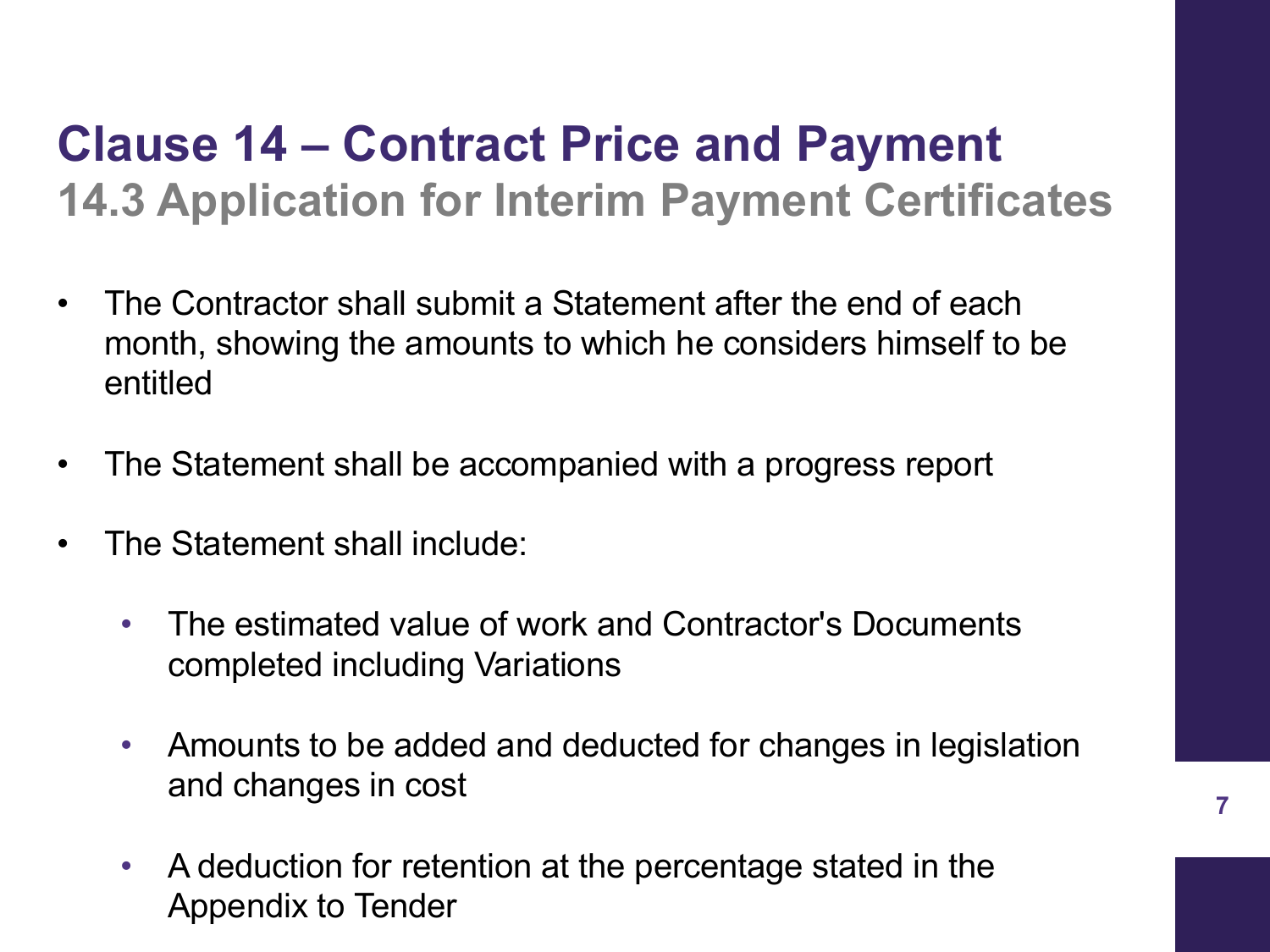#### **Clause 14 – Contract Price and Payment 14.3 Application for Interim Payment Certificates**

- Amounts to be deducted for repayment of the advance payment
- Amounts to be added and deducted for Plant and Materials intended for the Works
- Amounts due for claims
- The deduction of amounts previously certified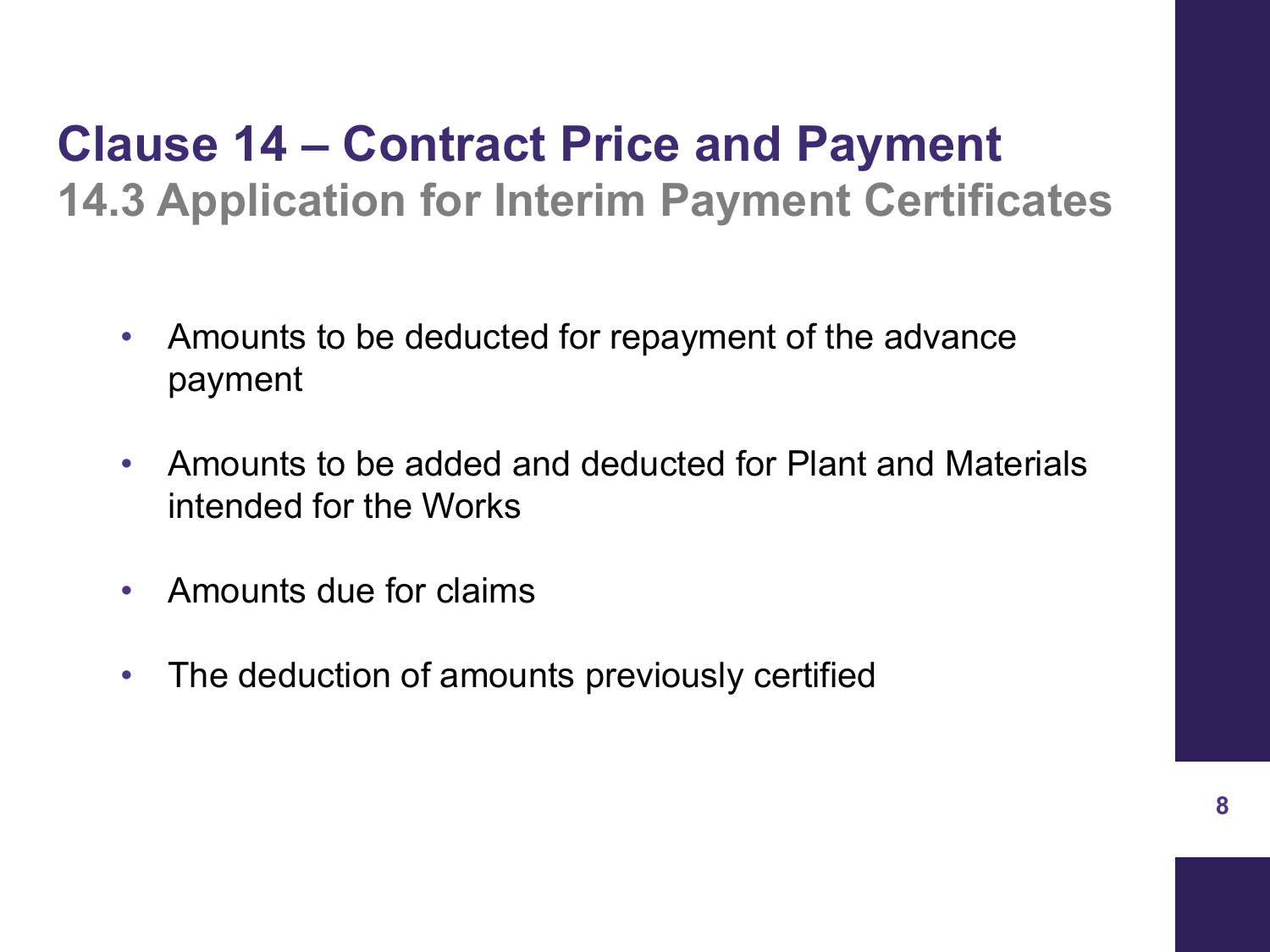# **Clause 14 – Contract Price and Payment 14.4 Schedule of Payments**

- The Contract may include a schedule of payments by instalments
- Instalment values shall be calculated on the estimated value of Works completed
- Payment for Plant and Materials intended for the Works shall not apply
- If actual progress is found to be less than that which the payment schedule is calculated, the Engineer may adjust the instalments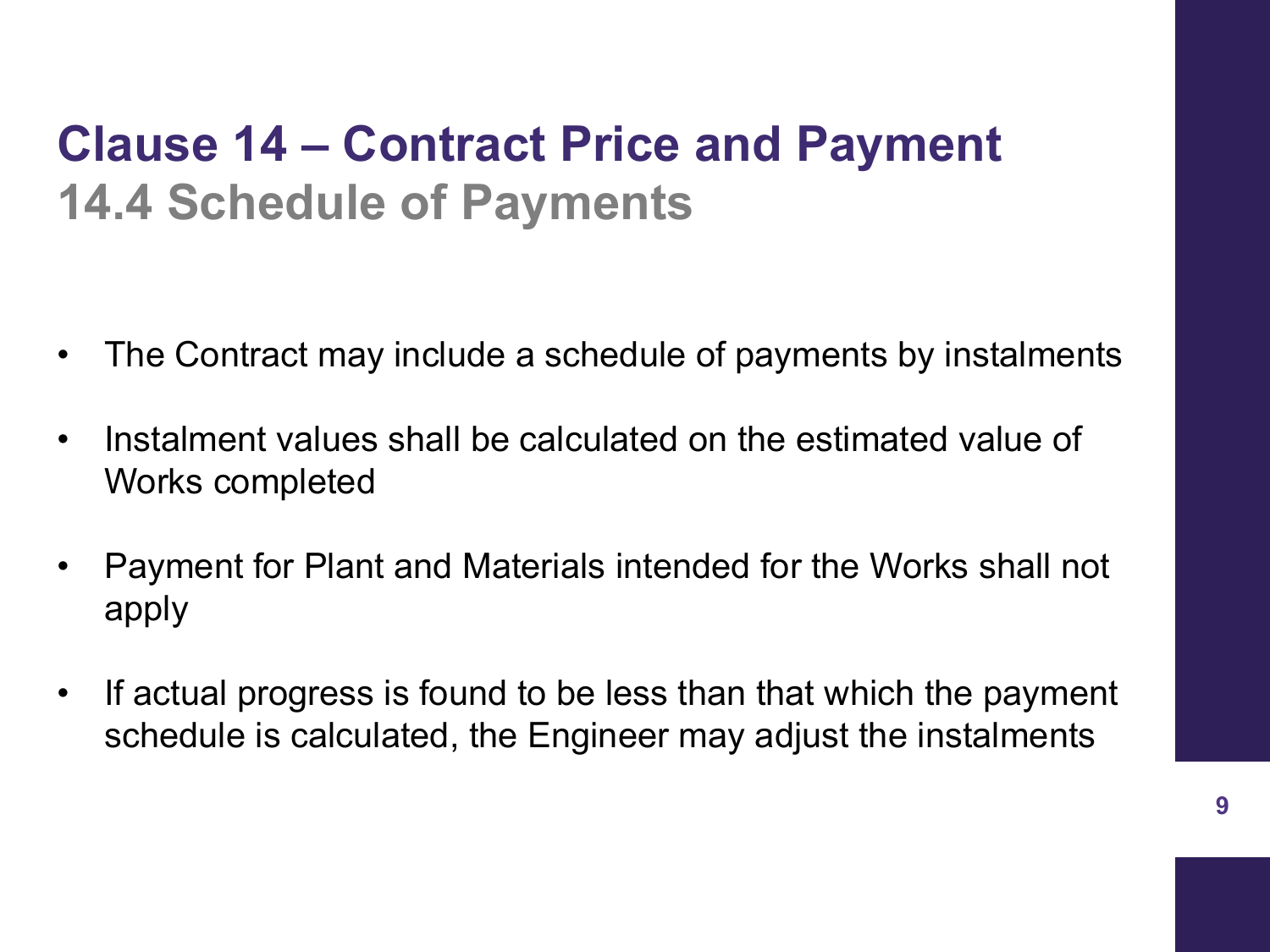### **Clause 14 – Contract Price and Payment 14.5 Plant and Materials intended for the Works**

- Application of this clause is dependent on any Plant and Materials for which payment is intended being listed in the Appendix to Tender
- Interim Payment Certificates shall include an amount for Plant and Materials on Site
- Payment may only be made if the Contractor has:
	- Kept satisfactory records
	- Submitted Costs of the Plant and Materials
	- Plant and Materials are properly stored protected against loss, damage or deterioration
- Payment may also be made for materials in transit subject to documentary evidence, insurance and guarantees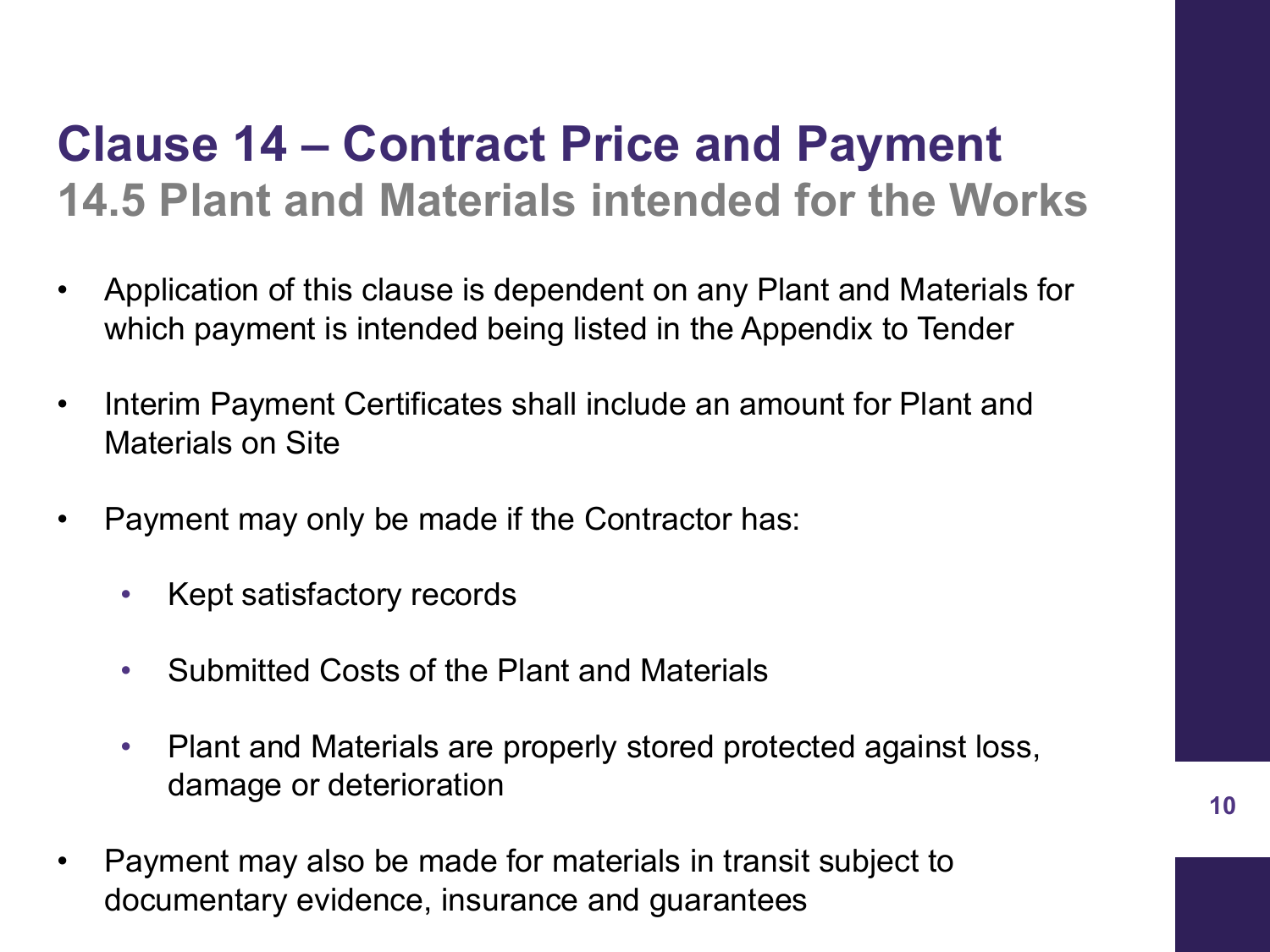# **Clause 14 – Contract Price and Payment 14.6 Issue of Interim Payment Certificates**

- The Engineer shall issue Interim Payment Certificates within 28 days after receiving the statements
- Interim Payment Certificate shall state the amount which the Engineer fairly determines to be due, with supporting particulars
- In the case that the certified amount would be less than the minimum amount of Interim Payment Certificates stated in the Appendix to Tender, a certificate is not required and the Engineer shall give notice to the Contractor
- An Interim Payment Certificate shall not be withheld **<sup>11</sup>**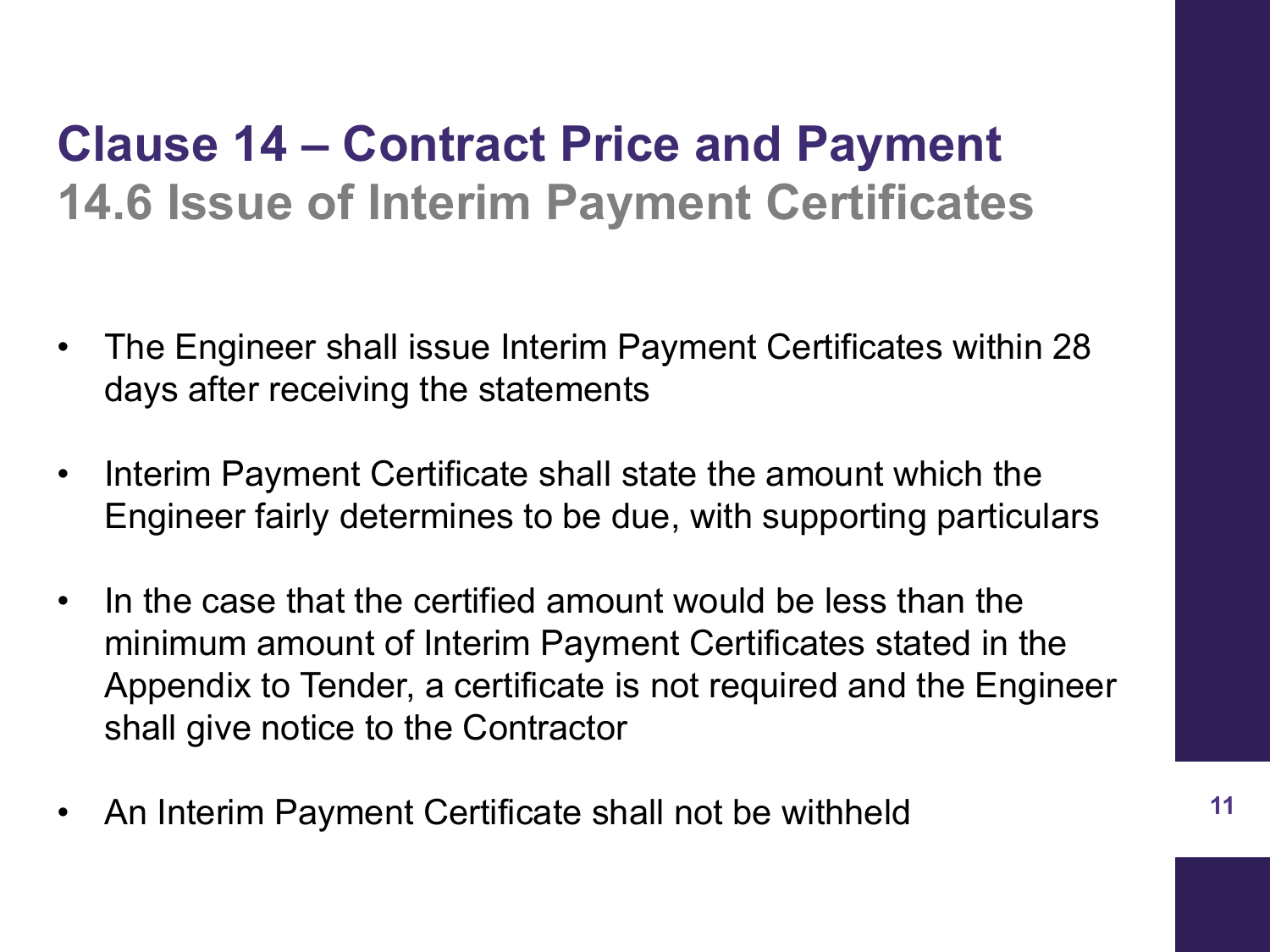# **Clause 14 – Contract Price and Payment 14.6 Issue of Interim Payment Certificates**

- If work completed or other obligations are not in accordance with the Contract, the cost of rectification may be withheld
- The Engineer may make any correction or modification to any previous Payment Certificates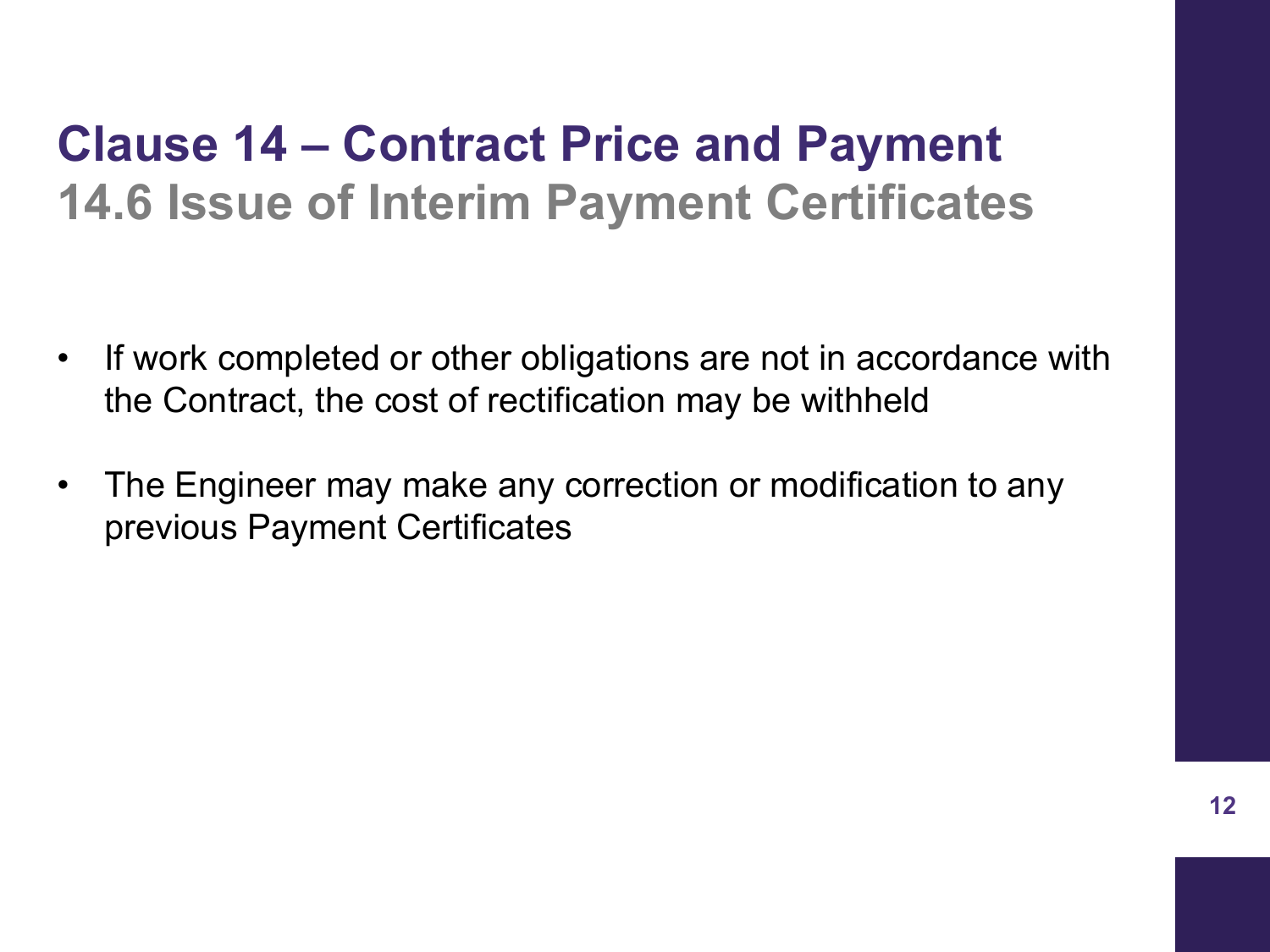# **Clause 14 – Contract Price and Payment 14.7 Payment**

- The Employer shall:
	- Pay the first instalment of the advance payment within 21 days of receiving the Performance Security and advance payment guarantee
	- Pay the amount certified in each interim Payment Certificate or the Final Payment Certificate within 56 days after the Engineer receives the Statement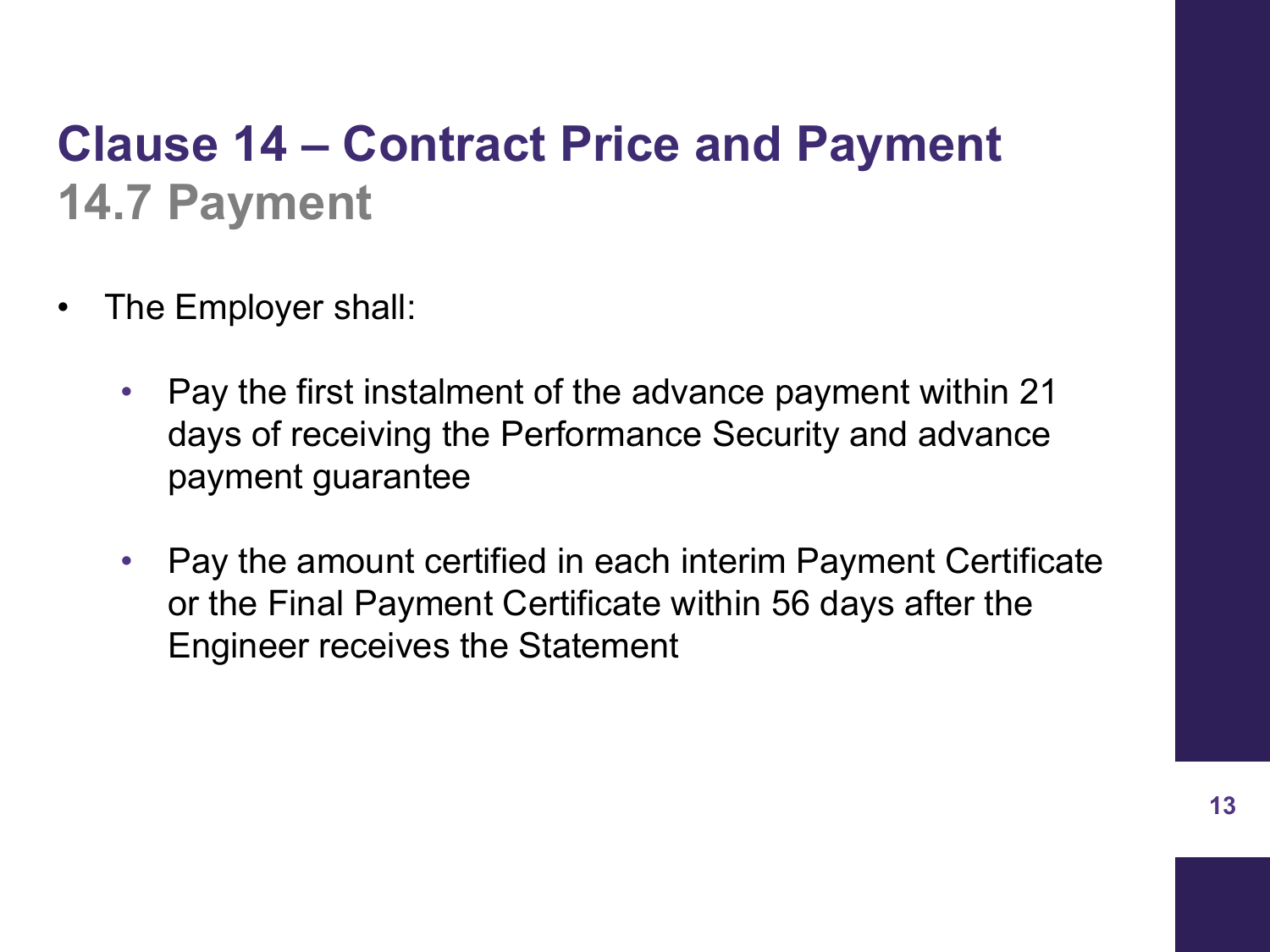# **Clause 14 – Contract Price and Payment 14.8 Delayed Payment**

• If the Contractor does not receive payment in accordance with Sub-Clause 14.7 *(Payment),* the Contractor shall be entitled to receive financing charges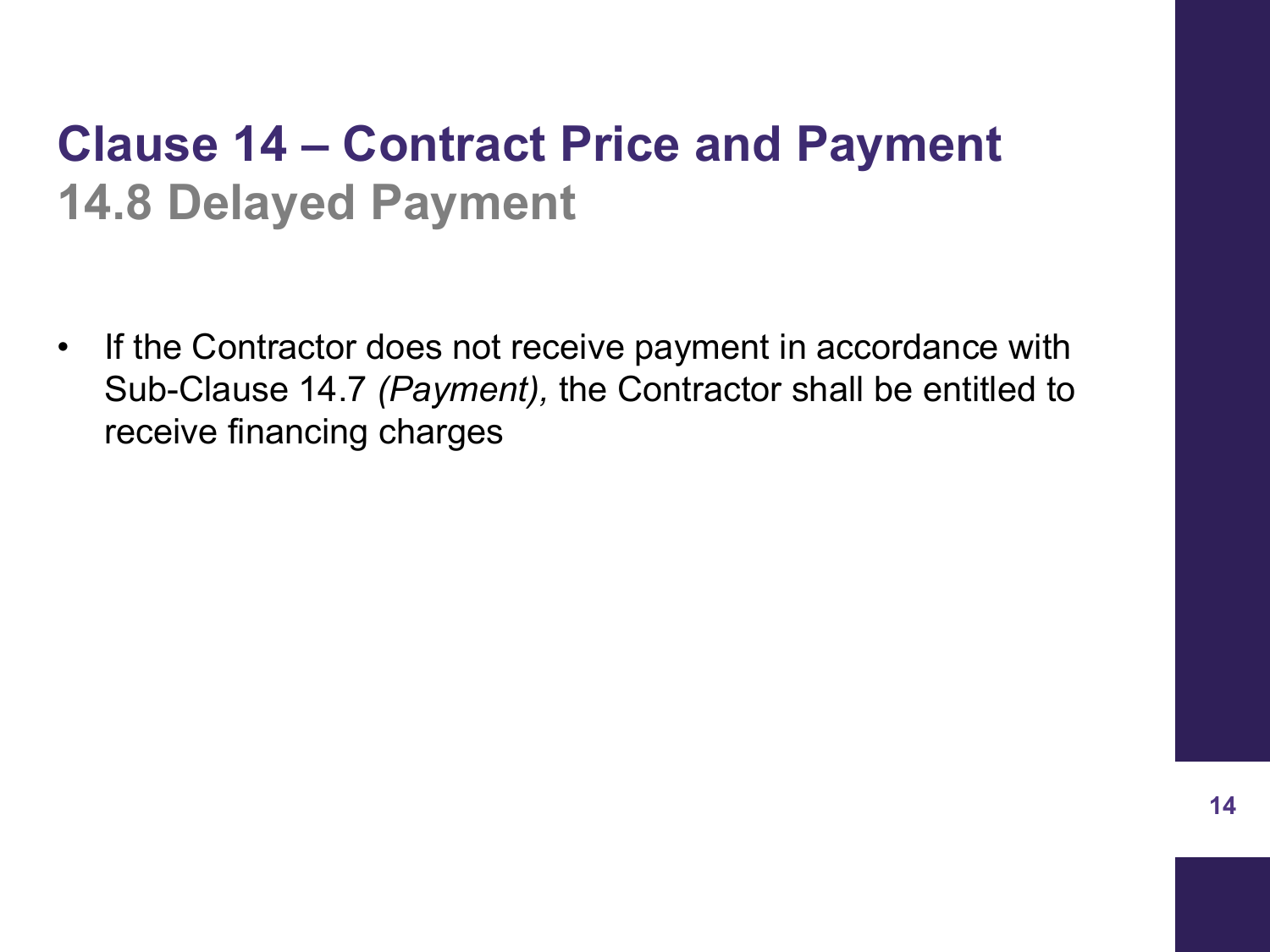# **Clause 14 – Contract Price and Payment Certification and Payment Process**

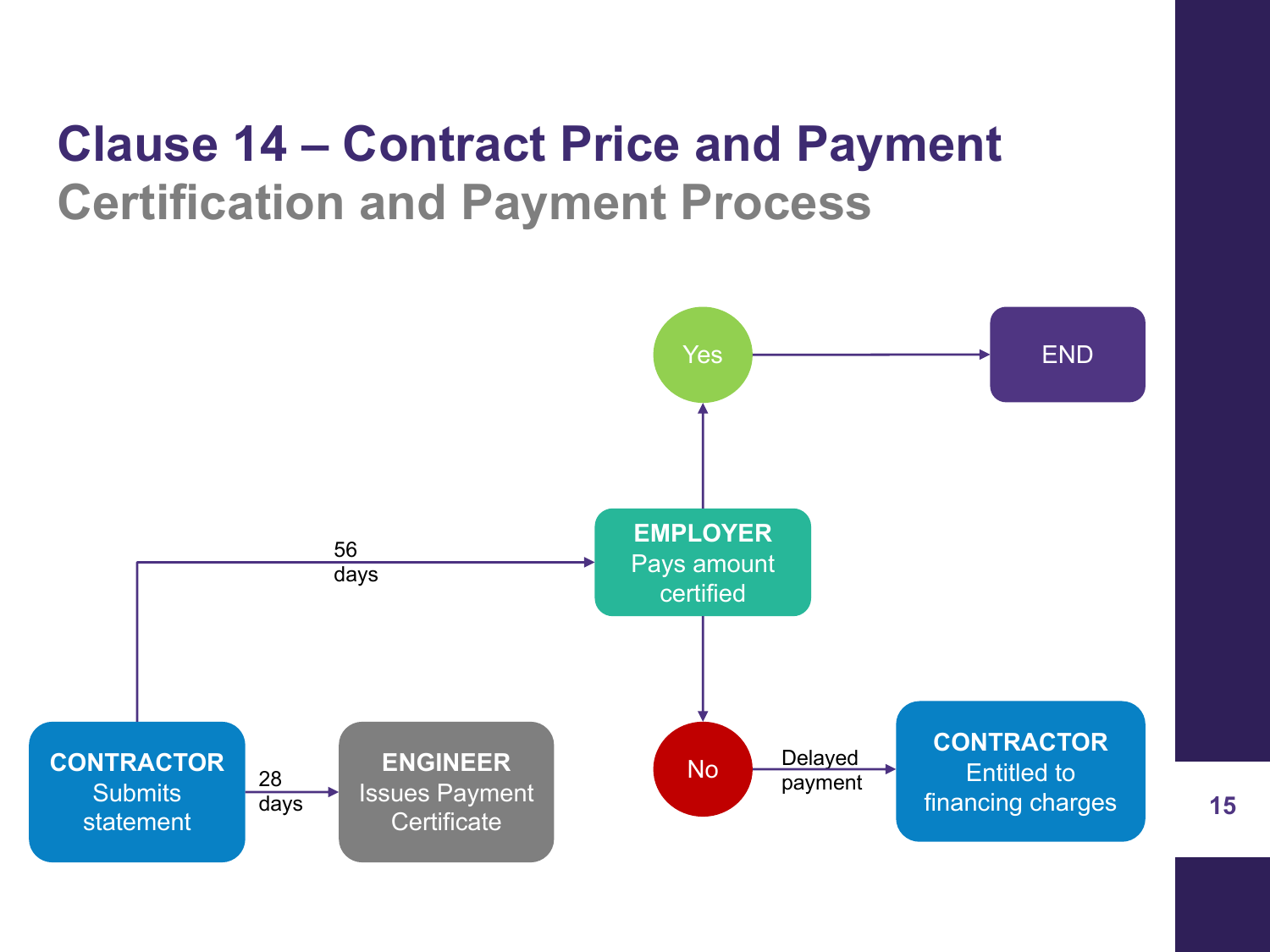# **Clause 14 – Contract Price and Payment 14.9 Payment of Retention of Money**

- The first half of the Retention Money shall be certified when the Taking-Over Certificate has been issued
- The outstanding balance of the Retention Money shall be certified after the expiry of the Defects Notification Period(s)
- Proportional repayments shall be made for Sections or parts of the Works taken over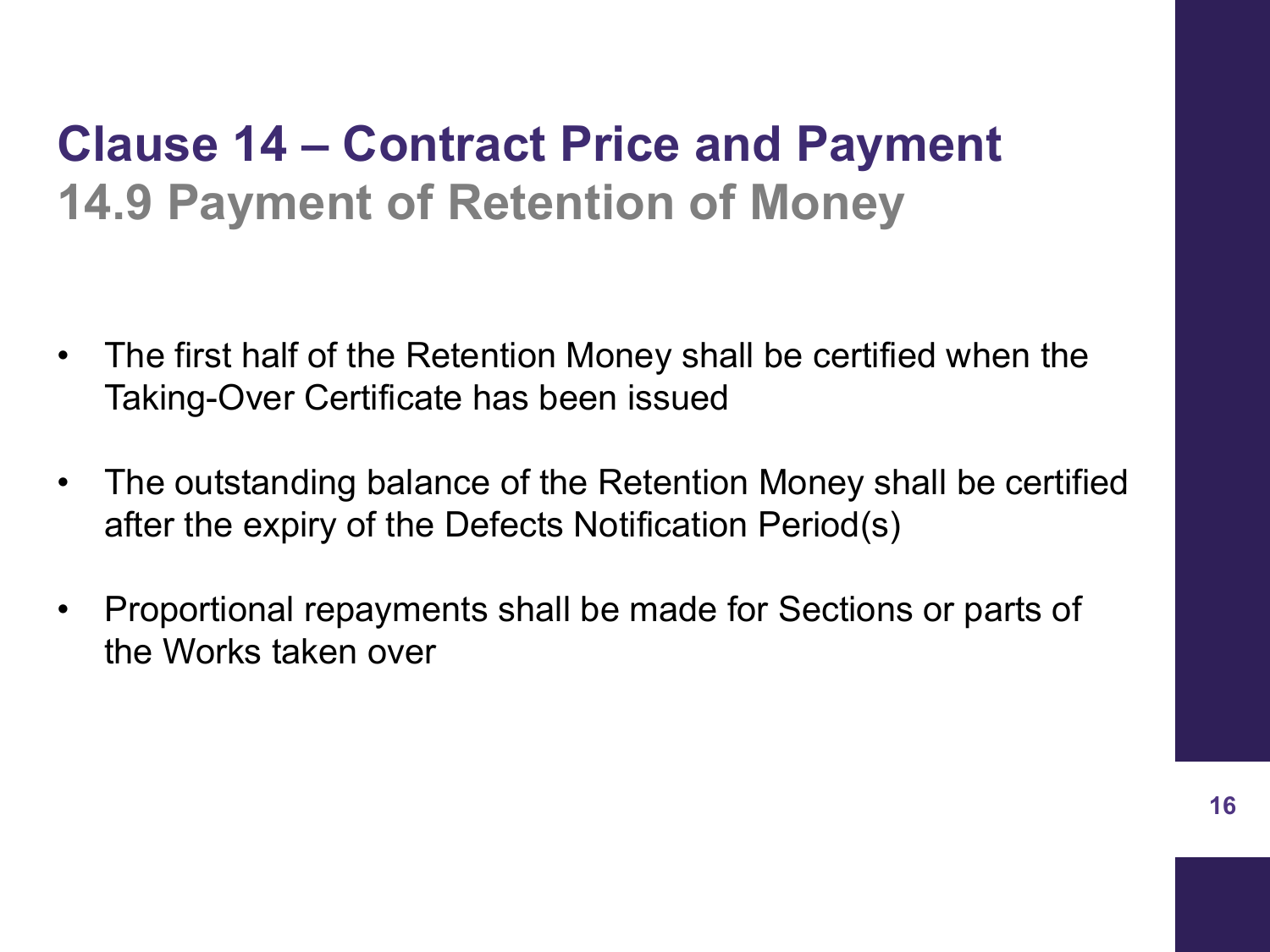# **Clause 14 – Contract Price and Payment 14.10 Statement at Completion**

- The Contractor shall submit a Statement at Completion within 84 days after receiving the Taking-Over Certificate including:
	- The value of all work done
	- Any further sums which the Contractor considers to be due
	- An estimate of any other amounts which the Contractor considers will become due to him under the Contract
- The Engineer shall certify the amount due within 28 days after receiving the Statement **17** and 17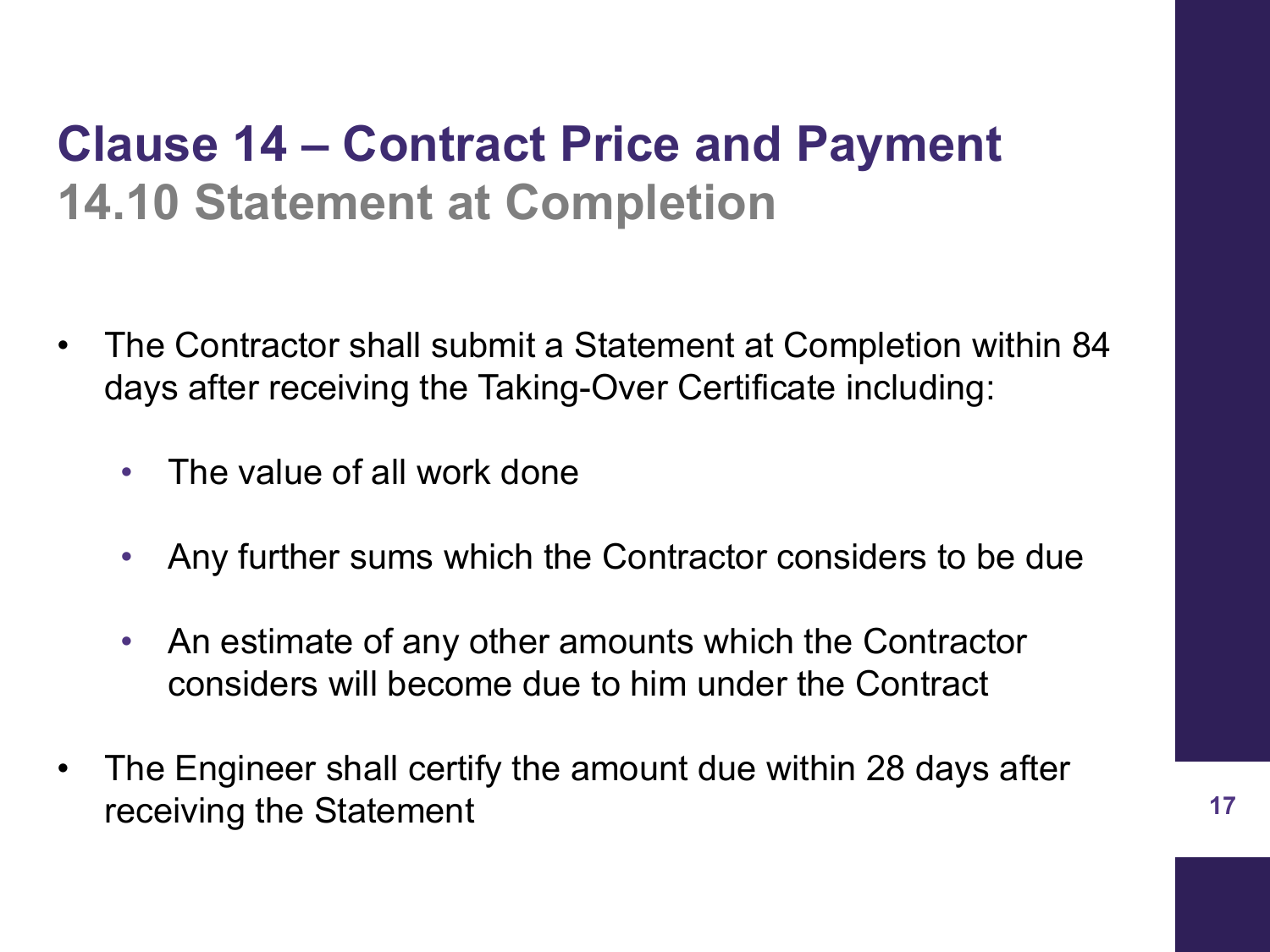# **Clause 14 – Contract Price and Payment 14.11 Application for Final Payment Certificate**

- The Contractor shall:
	- Submit a draft Final Statement within 84 days after receiving the Performance Certificate
	- Submit such further information as the Engineer may reasonably require
	- Prepare and submit the final statement as agreed with the Engineer
- In the case of a dispute, the Engineer shall certify the agreed parts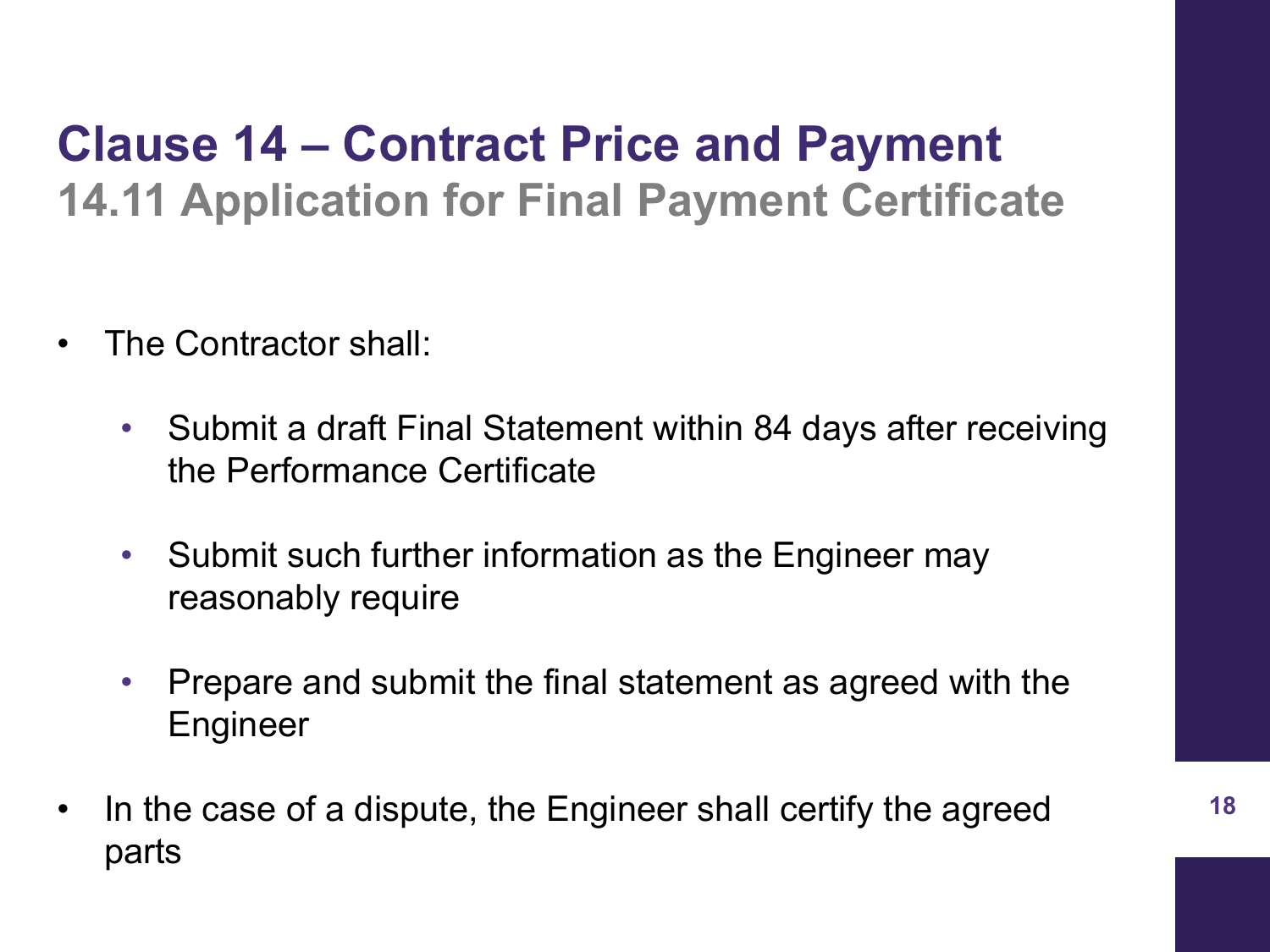# **Clause 14 – Contract Price and Payment 14.12 Discharge**

- The Contractor shall submit a written discharge when submitting the Final Statement
- The discharge shall state that the Final Statement represents all monies due
- The discharge shall not become effective until the Contractor receives the Performance Security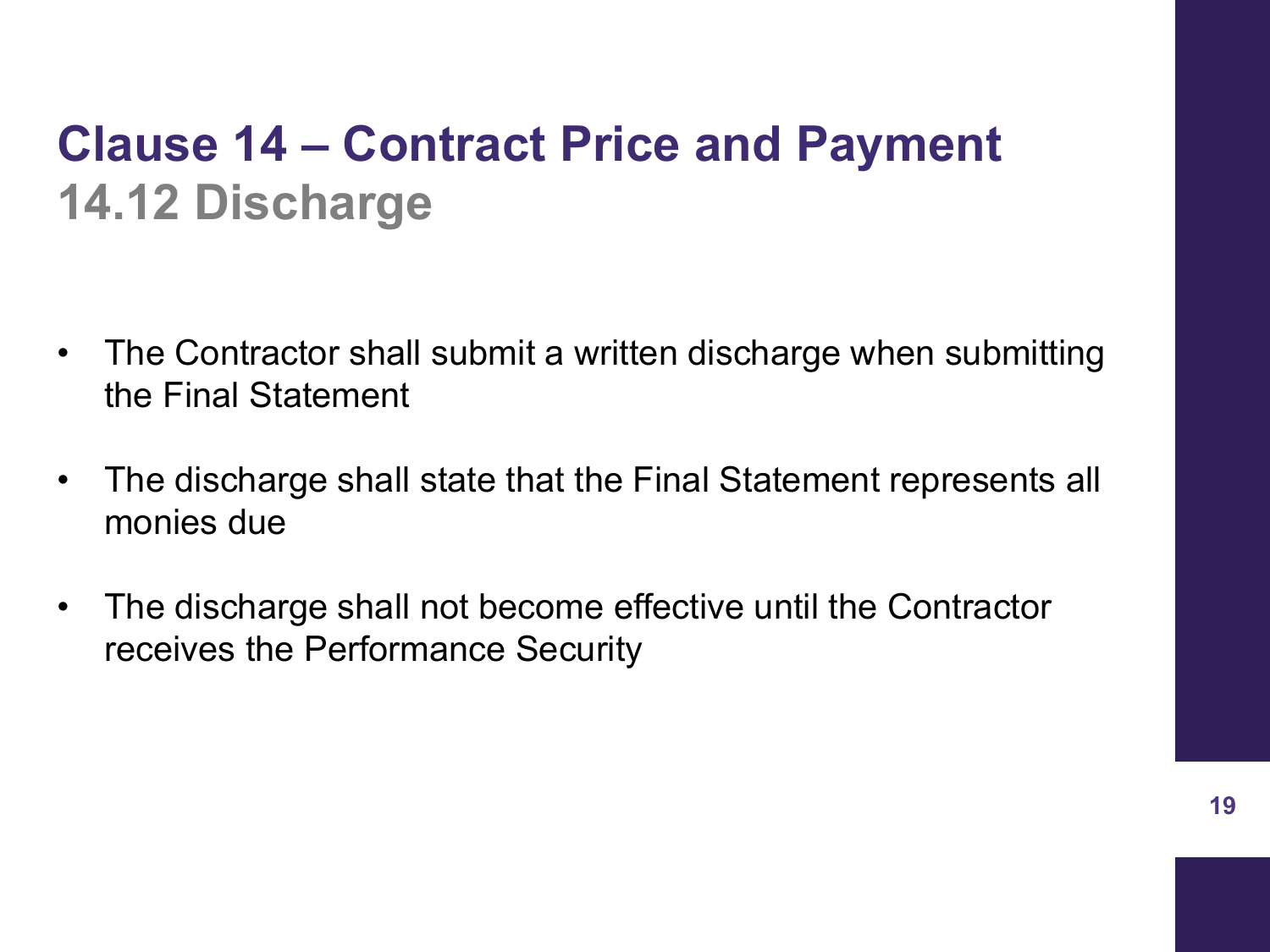# **Clause 14 – Contract Price and Payment 14.13 Issue of Final Payment Certificate**

- The Engineer shall:
	- Issue the Final Payment Certificate within 28 days after receiving the Final Statement and written discharge
	- In the case that the Contractor has not applied for a Final Payment Certificate, request the Contractor to do so
	- In the case that the Contractor fails to submit an application within a period of 28 days, issue the Final Payment Certificate for such amount as the Engineer fairly determines to be due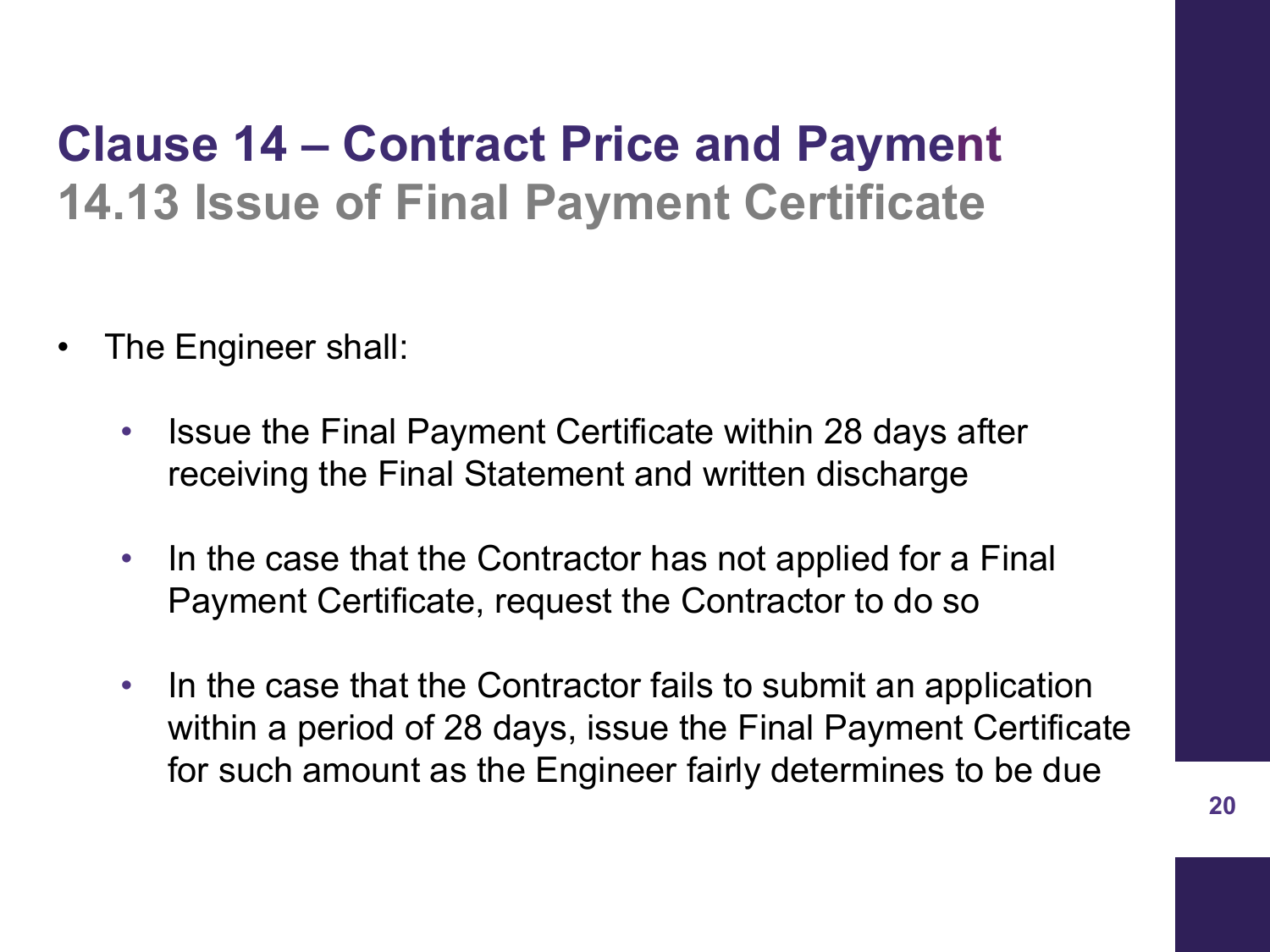# **Clause 14 – Contract Price and Payment Final Payment Process (1)**